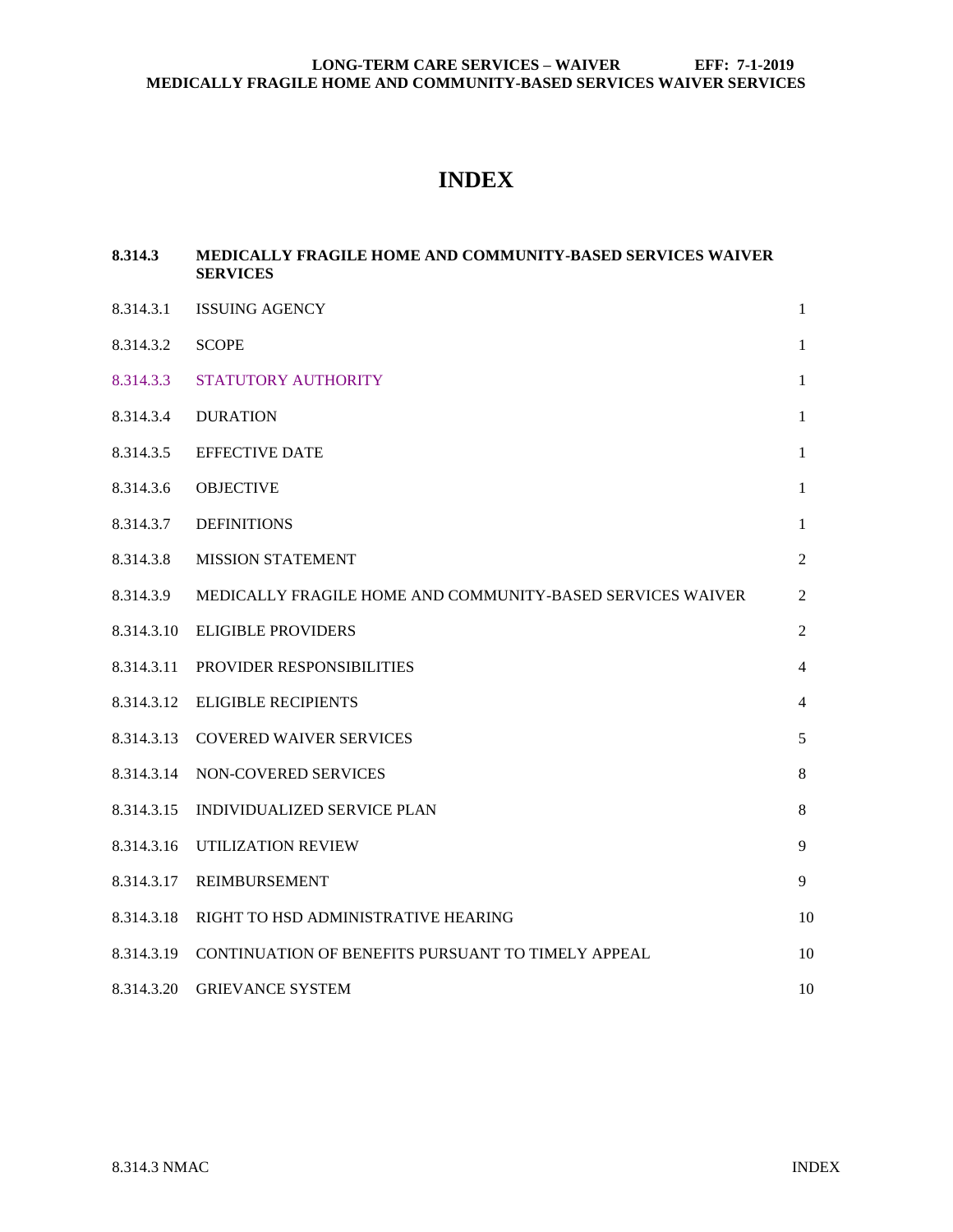#### <span id="page-1-0"></span>**TITLE 8 SOCIAL SERVICES CHAPTER 314 LONG TERM CARE SERVICES - WAIVERS PART 3 MEDICALLY FRAGILE HOME AND COMMUNITY-BASED SERVICES WAIVER SERVICES**

<span id="page-1-1"></span>**8.314.3.1 ISSUING AGENCY:** New Mexico Human Services Department (HSD). [8.314.3.1 NMAC - Rp, 8 .314.3.1 NMAC, 3/1/2018]

<span id="page-1-2"></span>**8.314.3.2 SCOPE:** The rule applies to the general public. [8.314.3.2 NMAC - Rp, 8 .314.3.2 NMAC, 3/1/2018]

<span id="page-1-3"></span>**8.314.3.3 STATUTORY AUTHORITY:** The New Mexico medicaid program is administered pursuant to regulations promulgated by the federal department of health and human services under Title XIX of the Social Security Act, as amended and by the state human services department pursuant to state statute. See Section 27-2-12, NMSA 1978.

[8.314.3.3 NMAC - Rp, 8 .314.3.3 NMAC, 3/1/2018]

<span id="page-1-4"></span>**8.314.3.4 DURATION:** Permanent.

[8.314.3.4 NMAC - Rp, 8 .314.3.4 NMAC, 3/1/2018]

<span id="page-1-5"></span>**8.314.3.5 EFFECTIVE DATE:** March 1, 2018 unless a later date is cited at the end of a section. [8.314.3.5 NMAC - Rp, 8 .314.3.5 NMAC, 3/1/2018]

<span id="page-1-6"></span>**8.314.3.6 OBJECTIVE:** The objective of this rule is to provide policies for the service portion of the New Mexico medical assistance program (MAP). These policies describe eligible providers, covered services, noncovered services, utilization review, and provider reimbursement. [8.314.3.6 NMAC - Rp, 8 .314.3.6 NMAC, 3/1/2018]

## <span id="page-1-7"></span>**8.314.3.7 DEFINITIONS:**

**A. Activities of daily living (ADLs):** Those activities associated with an individual's daily functioning. The basic skills of everyday living such as toileting, bathing, dressing, grooming, and eating and the skills necessary to maintain the normal routines of the day, such as housekeeping, shopping and preparing meals. The term also includes exercising, personal, social and community skills.

**B. Adult:** An individual who is 18 years of age or older.<br>**C. Authorized representative:** An individual designated

**C. Authorized representative:** An individual designated by the eligible recipient or his or her guardian, if applicable, to represent the eligible recipient and act on his or her behalf. The authorized representative must provide formal documentation authorizing him or her to access the identified case information for this specific purpose. An authorized representative may be, but need not be, the eligible recipient's guardian or attorney.

**D. Category of eligibility (COE):** To qualify for medical assistance program (MAP) services, an applicant must meet financial criteria and belong to one of the groups that the New Mexico medical assistance division (MAD) has defined as eligible.

**E. Centers for medicare and medicaid services (CMS):** Federal agency within the United States department of health and human services that works in partnership with New Mexico to administer medicaid and MAP services under HSD.

**F. Child:** An individual under the age of 18. For purpose of early periodic screening, diagnosis and treatment (EPSDT) services eligibility, "child" is defined as an individual under the age of 21.

**G. Eligible recipient:** An applicant meeting the financial and medical level of care (LOC) criteria to receive MAD services through the medically fragile program.

**H. Home and community-based services (HCBS) waiver:** A set of MAD services that provides alternatives to long-term care services in institutional settings, such as the medically fragile waiver program. CMS waives certain statutory requirements of the Social Security Act to allow HSD to provide an array of home and community-based options through these waiver programs.

**I. Intermediate care facilities for individuals with intellectual disabilities (ICF/IID):** Facilities that are licensed and certified by the New Mexico department of health (DOH) to provide room and board, continuous active treatment and other services for eligible recipients with a primary diagnosis of intellectual disabilities.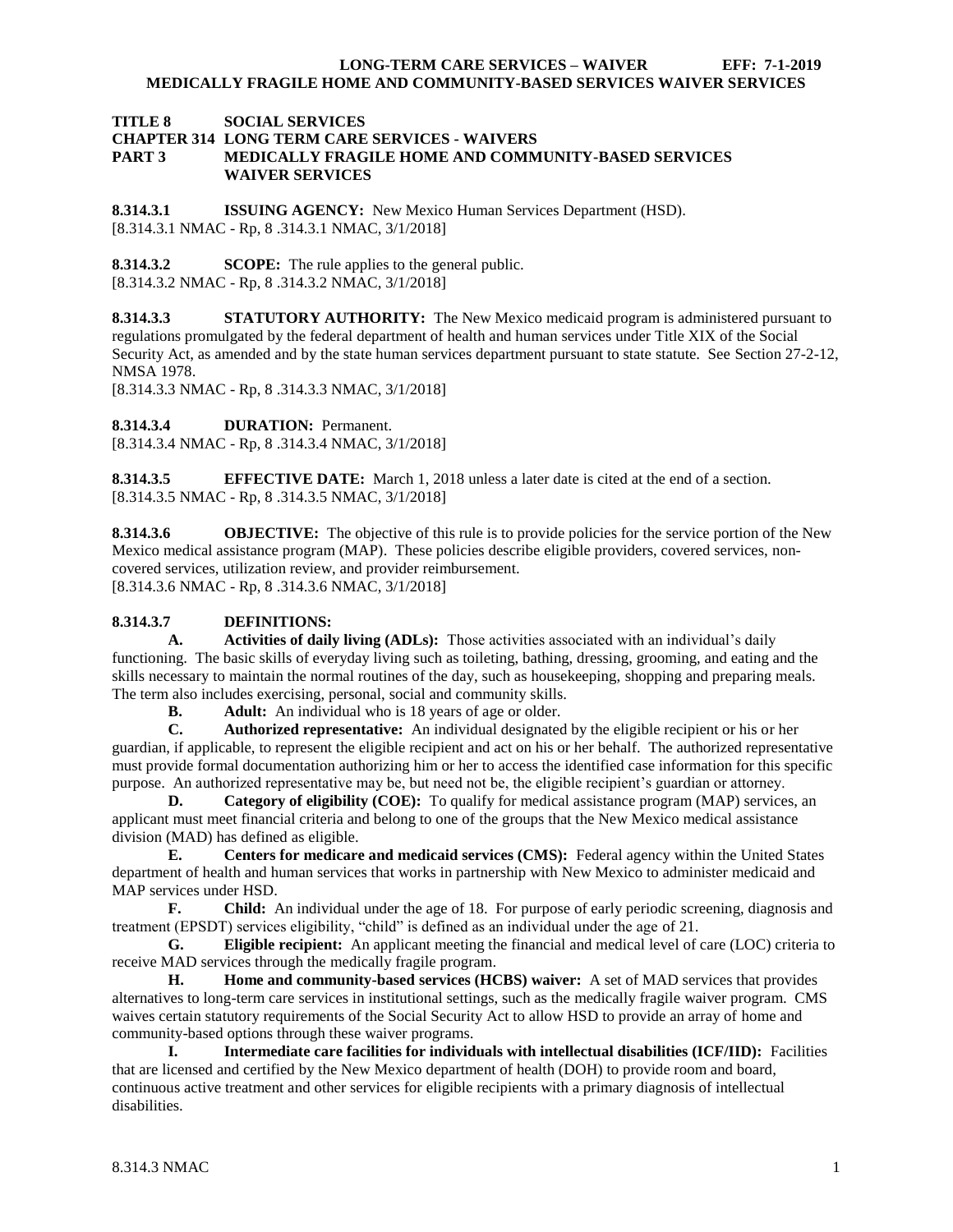**J. Level of care (LOC):** The level of care an eligible recipient must meet to be eligible for the medically fragile program.

**K. Medically Fragile:** a chronic physical condition, which results in a prolonged dependency on medical care for which daily skilled (nursing) intervention is medically necessary and is characterized by one or more of the following: a life threatening condition characterized by reasonable frequent periods of acute exacerbation which require frequent medical supervision, or physician consultation and which in the absence of such supervision or consultation would require hospitalization; a condition requiring frequent, time consuming administration of specialized treatments which are medically necessary; or dependence on medical technology such that without the technology a reasonable level of health could not be maintained; examples include but are not limited to ventilators, dialysis machines, enteral or parenteral nutrition support and supplemental oxygen.

**L. Medically Fragile Waiver (MFW):** New Mexico's 1915 (c) HCBS program serving individuals diagnosed with a medically fragile condition prior to the age of 22 and a developmental disability or who are developmentally delayed or at risk for developmental delay and meet an ICF/IID level of care.

**M. Person centered planning:** A service planning process that is directed and led by the recipient, with assistance as needed or desired from a representative or other persons of the recipient's choosing. Personcentered planning is designed to identify the strengths, capacities, preferences, needs, and desired outcomes of the recipient. The person-centered process is an ongoing process that enables and assists the recipient to identify and access a personalized mix of paid and non-paid services and supports that assists him or her to achieve personally defined outcomes in the community.

**N**. **Recipient**: Individual receiving waiver services.

**O. Waiver:** A program in which the CMS has waived certain statutory requirements of the Social Security Act to allow states to provide an array of HCBS options as an alternative to providing long-term care services in an institutional setting.

[8.314.3.7 NMAC - Rp, 8 .314.3.7 NMAC, 3/1/2018]

# <span id="page-2-0"></span>**8.314.3.8 MISSION STATEMENT: [RESERVED]**

# <span id="page-2-1"></span>**8.314.3.9 MEDICALLY FRAGILE HOME AND COMMUNITY-BASED SERVICES WAIVER:** The

New Mexico MAP pays for medically necessary services furnished to eligible recipients. To help New Mexico recipients receive services in a cost-effective manner, the New Mexico medical assistance division (MAD) has obtained a waiver of certain federal regulations to provide home and community-based services (HCBS) waiver programs to recipients as an alternative to institutionalization. See 42 CFR 441.300. Section 8.314.3.9 NMAC describes the HCBS waiver program for the medically fragile population, including eligible providers, covered waiver services, service limitations, and general reimbursement methodology.

[8.314.3.9 NMAC - Rp, 8 .314.3.9 NMAC, 3/1/2018]

## <span id="page-2-2"></span>**8.314.3.10 ELIGIBLE PROVIDERS:**

**A.** Upon approval of New Mexico MAP provider participation agreements by MAD, providers who meet the following requirements are eligible to be reimbursed for furnishing waiver services to recipients:

**(1)** standards established by the HCBS waiver program; and

**(2)** provide services to recipients in the same scope, quality and manner as provided to the general public; see Section 8.302.1.14 NMAC.

**B.** Once enrolled, providers receive a packet of information, including medicaid program policies, billing instructions, utilization review instructions, and other pertinent material from MAD and the New Mexico DOH. Providers are responsible for ensuring that they have received these materials and for updating them as new materials are received from MAD.

**C. Qualifications of case management agency providers:** Agencies must meet the standards developed for this HCBS waiver program by the applicable division of the DOH. Case management agencies are required to have national accreditation. These accrediting organizations are the commission on accreditation of rehabilitation facilities (CARF), the joint commission or another nationally recognized accrediting authority. Case management assessment activities necessary to establish eligibility are considered administrative costs.

**D. Qualifications of case managers:** Case managers employed by case management agencies must have the skills and abilities necessary to perform case management services for recipients who are medically fragile, as defined by the DOH medically fragile waiver standards. Case managers must be registered nurses, as defined by the New Mexico state board of nursing and have a minimum of two years of supervised experience with the target population in one or more areas of pediatrics, critical care or public health.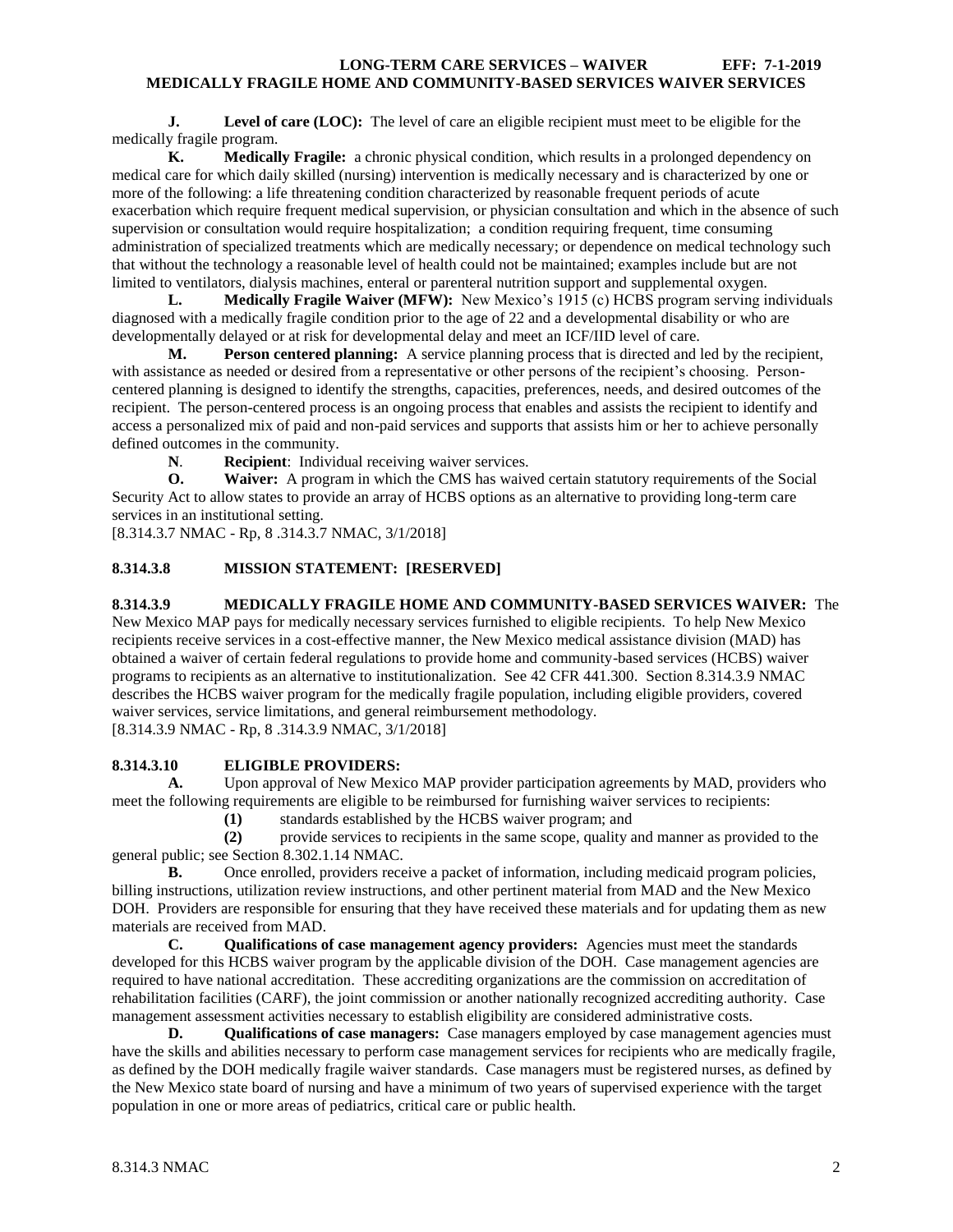# **E. Qualifications of home health aide service providers:**

**(1)** Home health aide services must be provided by a licensed home health agency, a licensed rural health clinic or a licensed or certified federally qualified health center using only home health aides who have successfully completed a home health aide training program as described in 42 CFR 484.36(a) (1) and (2); or who have successfully completed a home health aide training program described in the New Mexico regulations governing home health agencies, Section 7.28.2.30 NMAC. Additionally, home health aides providing services must be deemed competent through a written examination and meet competency evaluation requirements specified in the 42 CFR 484.36(b) (1), (2) and (3); or meet the requirement for documentation of training or competency evaluation specified in the New Mexico regulations governing home health agencies, Section 7.28.2.30 NMAC.

**(2)** Supervision: Supervision must be performed by a registered nurse and shall be in accordance with the New Mexico Nursing Practice Act, Section 61-3-1, NMSA 1978. Supervision must occur at least once every 60 days in the recipient's home and be specific to the individual service plan (ISP). All supervisory visits must be documented in the recipient's file.

**(3)** The supervision of home health aides is an administrative expense to the provider and is not billable as a direct service.

# **F. Qualifications of private duty nursing providers:**

**(1)** Private duty nursing services must be provided by a licensed home health agency, a licensed rural health clinic, or a licensed or certified federally qualified health center, using only registered nurses or licensed practical nurses holding a current New Mexico board of nursing license and having a minimum of one year of supervised nursing experience; nursing experience preferably with individuals with developmental disabilities or who are medically fragile.

**(2) Supervision:** Supervision must be performed by a registered nurse and shall be in accordance with the New Mexico Nursing Practice Act. Supervision must be specific to the ISP.

**(3)** The supervision of nurses is an administrative expense to the provider and not billable as a direct service.

**G. Qualifications of skilled therapy providers:** Skilled therapy services may be provided by a licensed group practice/home health agency that employs licensed occupational therapists, physical therapists, or speech therapists and certified occupational therapy assistants and certified physical therapy assistants in accordance with the New Mexico regulation and licensing department. Physical therapy services must be provided by a physical therapist currently licensed by the state of New Mexico. Occupational therapy services must be provided by an occupational therapist currently licensed by the state of New Mexico, and registered with the American occupational therapy association or be a graduate of a program in occupational therapy approved by the council on medical education of the American occupational therapist association. Speech therapy services must be provided by a speech therapist currently licensed by the state of New Mexico and certified by the national association for speech and hearing. A physical therapy assistant working only under the direction and supervision of a licensed physical therapist, Section 16.20.6 NMAC, may provide physical therapy services. An occupational therapy assistant working only under the direction and supervision of a licensed occupational therapist, Section 16.15.3 NMAC, may provide occupational therapy services.

# **H. Qualifications of behavior support consultation providers:**

**(1)** Behavior support consultation providers must possess one of the following licenses approved by a New Mexico licensing board: psychiatrist; clinical psychologist; independent social worker (LISW); professional clinical mental health counselor (LPCC); professional art therapist (LPAT); marriage and family therapist (LMFT); mental health counselor (LMHC); master social worker (LMSW); psychiatric nurse, or psychologist associate (PA).

**(2)** Behavior support consultation may be provided through a corporation, partnership or sole proprietor.

**(3)** Providers of behavior support consultation must have a minimum of one year of experience working with individuals with developmental disabilities or who are medically fragile. All behavior support consultants must maintain current New Mexico licensure with their professional field licensing body.

# **I. Qualifications of respite care service providers:**

**(1)** Respite may be provided in the following locations: participant's home or private place of residence, the private residence of a respite care provider, or specialized foster care home. The participant and or the participant's authorized representative has the option and gives final approval of location of the respite services being provided. A specialized foster care home must be certified by the New Mexico children, youth and families department.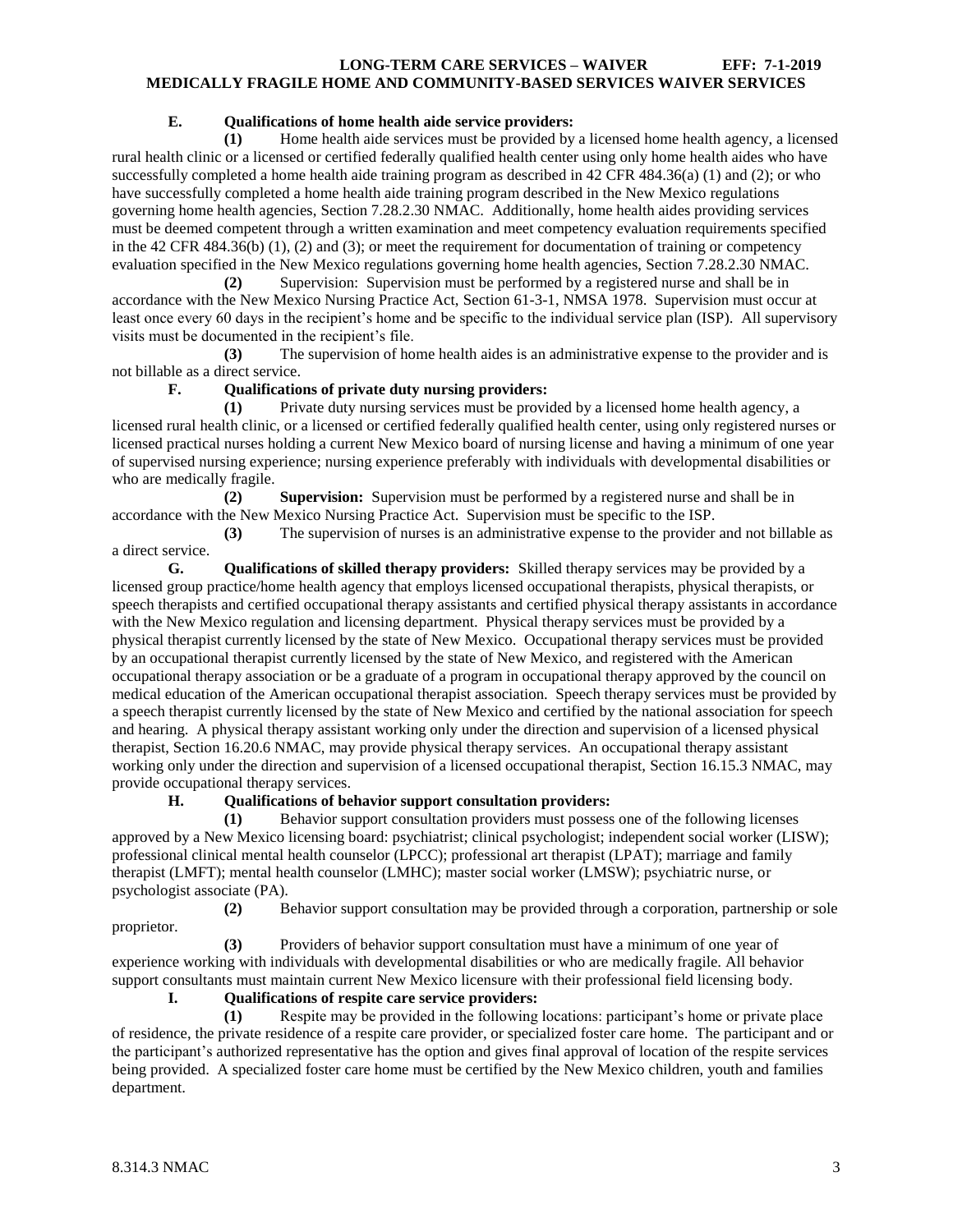**(2)** Respite services are provided by a licensed home health care agency, a licensed or certified federally qualified health center, or a licensed rural health clinic. The registered nurses (RNs) and licensed practical nurses (LPNs) who work for the home health agency and provide respite services must be licensed by the New Mexico state board of nursing as an RN or LPN. See the New Mexico Nursing Practice Act, Section 61-3-1, NMSA 1978, and Section 16.12.2 NMAC. The home health aides who work for the home health agency and provide respite services, must have successfully completed a home health aide training program, as described in 42 CFR 484.36(a)(1) and (2); or have successfully completed a home health aide training program described in the New Mexico regulations governing home health agencies, Section 7.28.2 NMAC.<br> **J.** Oualifications of nutritional counseling providers: Nutritional

**J. Qualifications of nutritional counseling providers:** Nutritional counseling must be furnished by a licensed dietitian registered by the commission on dietetic registration of the American dietetic association, Nutrition and Dietetics Practice Act, Section 61-7A-1, NMSA 1978.

**K. Qualifications of specialized medical equipment and supplies providers:** Specialized medical equipment and supplies providers must have a business license for the locale they are in, a tax identification (ID) number for state and federal government, proof of fiscal solvency, proof of use of approved accounting principles, meet bonding required by the department of health (DOH), and comply with timeliness standards for this service.

**L. Qualifications of an environmental modification provider agency:** An environmental modification contractor and his or her subcontractors and employees must be bonded, licensed by the New Mexico regulation and licensing department (RLD), and authorized by DOH to complete the specified project. All services shall be provided in accordance with applicable federal, state and local building codes. [8.314.3.10 NMAC - Rp, 8 .314.3.10 NMAC, 3/1/2018; A, 7/1/2019]

# <span id="page-4-0"></span>**8.314.3.11 PROVIDER RESPONSIBILITIES:**

**A.** A provider who furnishes services to an eligible recipient must comply with all federal and state laws, regulations, rules, and executive orders relevant to the provision of services as specified in the MAD provider participation agreement and the DOH provider agreement. A provider also must meet and adhere to all applicable NMAC rules and instructions as specified in the MAD provider rules manual and its appendices, MFW service standards, MFW service definitions, and program directions and billing instructions, as updated. A provider is also responsible for following coding manual guidelines and the centers for medicare and medicaid services (CMS) correct coding initiatives, including not improperly unbundling or upcoding services. Provider must maintain current knowledge and adherence to MFW requirements.

**B.** Providers must verify that individuals are eligible for medicaid at the time services are furnished and determine if medicaid recipients have other health insurance.

**C.** Providers must maintain records which are sufficient to fully disclose the extent and nature of the services provided to recipients. See Section 8.302.1 NMAC.

[8.314.3.11 NMAC - Rp, 8 .314.3.11 NMAC, 3/1/2018]

# <span id="page-4-1"></span>**8.314.3.12 ELIGIBLE RECIPIENTS:**

**A.** Enrollment in the MFW program is contingent upon the applicant meeting the eligibility requirements as described in this rule, the availability of funding as appropriated by the New Mexico legislature, and the number of federally authorized unduplicated eligible recipients. Once an allocation has been offered to the applicant, he or she must meet certain medical and financial criteria in order to qualify. This criteria is contained in Section 8.290.400 NMAC. The eligible recipient must meet the LOC required for admittance to an ICF/IID. After initial eligibility has been established for a recipient, on-going eligibility must be determined on an annual basis.

**B.** Eligibility is limited to individuals who in addition to a developmental disability, developmental delay, or are at risk of developmental delay, have a medically fragile condition, diagnosed before the age of 22, defined as a chronic physical condition, which results in a prolonged dependency on medical care for which daily skilled (nursing) intervention is medically necessary and is characterized by one or more of the following:

**(1)** a life threatening condition characterized by reasonably frequent periods of acute exacerbation which require frequent medical supervision, or physician consultation and which in the absence of such supervision or consultation, would require hospitalization;

**(2)** a condition requiring frequent, time consuming administration of specialized treatments which are medically necessary; or

**(3)** dependence on medical technology such that without the technology a reasonable level of health could not be maintained; examples include but are not limited to ventilators, dialysis machines, enteral or parenteral nutrition support and continuous oxygen.

[8.314.3.12 NMAC - Rp, 8 .314.3.12 NMAC, 3/1/2018]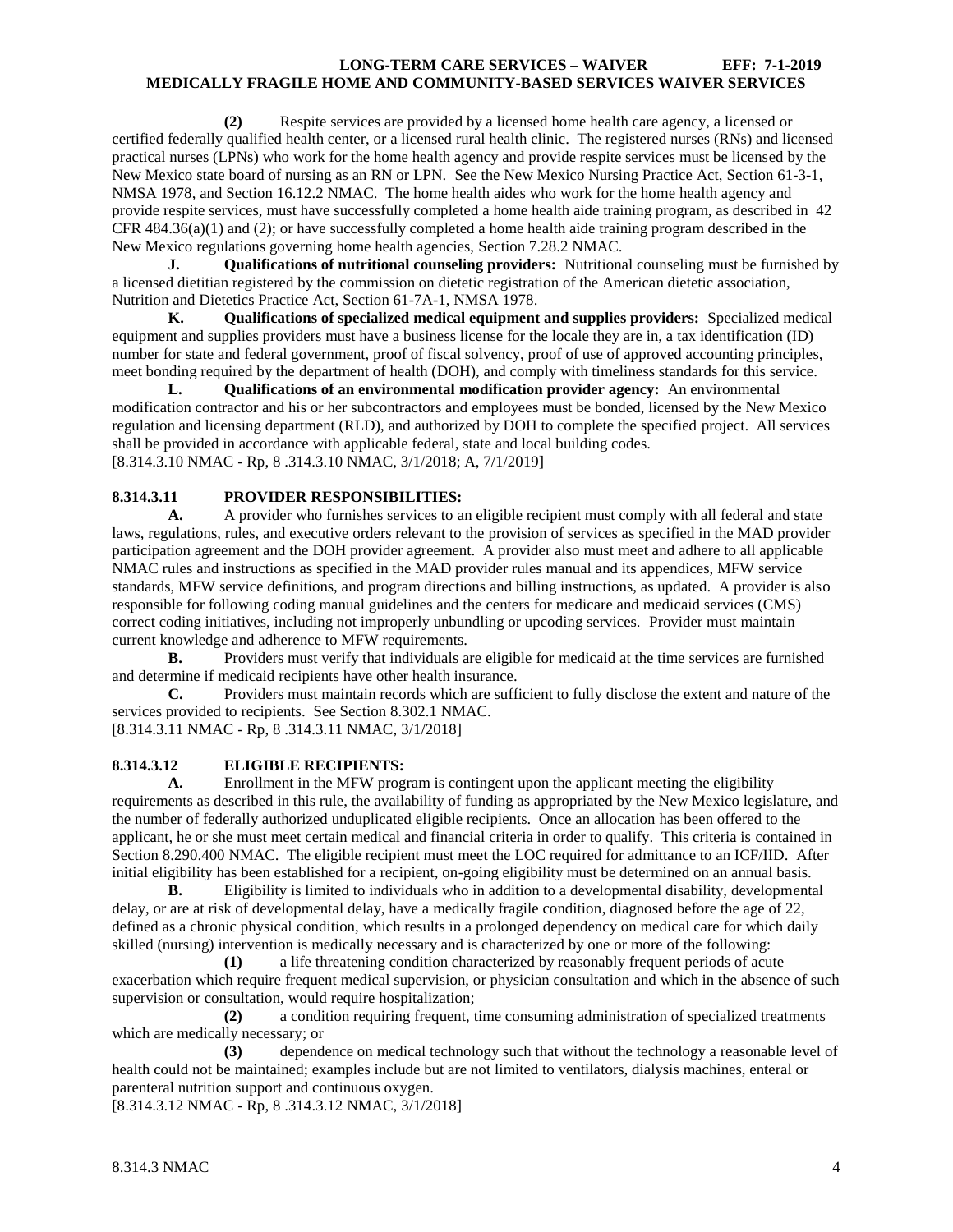<span id="page-5-0"></span>**8.314.3.13 COVERED WAIVER SERVICES:** The services covered by the MFW program are intended to provide a home and community-based alternative to institutional care for an eligible recipient. In all services covered under the MFW the recipient has the right to privacy, dignity, and respect. The recipient further has the right to freedom from coercion and restraint. The MFW program covers the following services for a specified number of medically fragile recipients. The program is limited by the number of federally authorized unduplicated recipient (UDR) positions and program funding.

**A. Case management services:** Case management services assist recipients in gaining access to needed waiver and other state plan services, as well as medical, social, educational, and other services regardless of the funding source for the services. Case management services are offered in a manner that allows direct communication between the case manager, the recipient, and the family and appropriate service personnel. Case managers provide a link between recipients and care providers and coordinate the use of community resources needed for that care. At least every other month, the case manager conducts a face-to-face contact with the recipient, and on a monthly basis conducts a telephonic or electronic contact with the recipient. The scope of the case manager's duties includes the following:

**(1)** identifying medical, social, educational, family and community support resources;

**(2)** scheduling and coordinating timely interdisciplinary team (IDT) meetings to develop and modify the ISP annually and as needed by any team member;

**(3)** documenting contacts with the recipient and providers responsible for delivery of services to the recipient;

**(4)** verifying eligibility on an annual basis;

**(5)** ensuring the medically fragile long-term care assessment abstract (LTCAA) is completed and signed by the physician, physician assistant or clinical nurse practitioner (CNP);

**(6)** submitting the LOC packet including the LTCAA to the third-party assessor (TPA) contractor for prior authorization on a timely basis;

**(7)** ensuring the waiver review form (MAD 046) is submitted timely, both annually and as

**(8)** initiating an ongoing monitoring process that provides for evaluation of delivery, effectiveness, appropriateness of services and support provided to the recipient as identified in the ISP;

**(9)** performing an annual recipient satisfaction survey; and

**(10)** coordinating services provided though the MFW program and other sources (state plan, family infant toddler (FIT), commercial insurance, educational and community).

**B. Home health aide:** Home health aide services are covered under the state plan as expanded early and periodic screening, diagnosis and treatment EPSDT benefits for waiver participants under the age of 21. Home health aide services are provided in the eligible recipient's own home or in the community. Home health aide services provide total care or assist a recipient in all activities of daily living. Total care is defined as: the provision of bathing (bed, sponge, tub, or shower), shampooing (sink, tub, or bed), care of nails and skin, oral hygiene, toileting and elimination, safe transfer techniques and ambulation, normal range of motion and positioning, adequate oral nutrition and fluid intake. The home health aide services assist the recipient in a manner that promotes an improved quality of life and a safe environment for the recipient. Home health aide services can be provided outside the recipient's home. Home health aides perform simple procedures such as an extension of therapy services, bowel and bladder care, ostomy site care, personal care, ambulation and exercise, household services essential to health care at home, assistance with medications that are normally self-administered, reporting changes in patient conditions and needs, and completing appropriate records. Home health aides may provide basic non-invasive nursing assistant skills within the scope of their practice.

**C. Private duty nursing:** Private duty nursing services are covered under the state plan as expanded EPSDT benefits for waiver recipients under the age of 21. Private duty nursing services are provided in the eligible recipient's own home and in the community and include activities, procedures and treatment for a physical condition, physical illness, or chronic disability. Services may include medication management; administration and teaching; aspiration precautions; feeding management such as gastrostomy and jejunostomy; skin care; weight management; urinary catheter management; bowel and bladder care; wound care; health education; health screening; infection control; environmental management for safety; nutrition management; oxygen management; seizure management and precautions; anxiety reduction; staff supervision; and behavior and self-care assistance. DOH requires certain standards to be maintained by the private duty nursing care provider with which it contracts. In carrying out their role for DOH, private duty nursing care agencies must:

**(1)** employ only RNs and LPNs licensed in the state of New Mexico;

needed;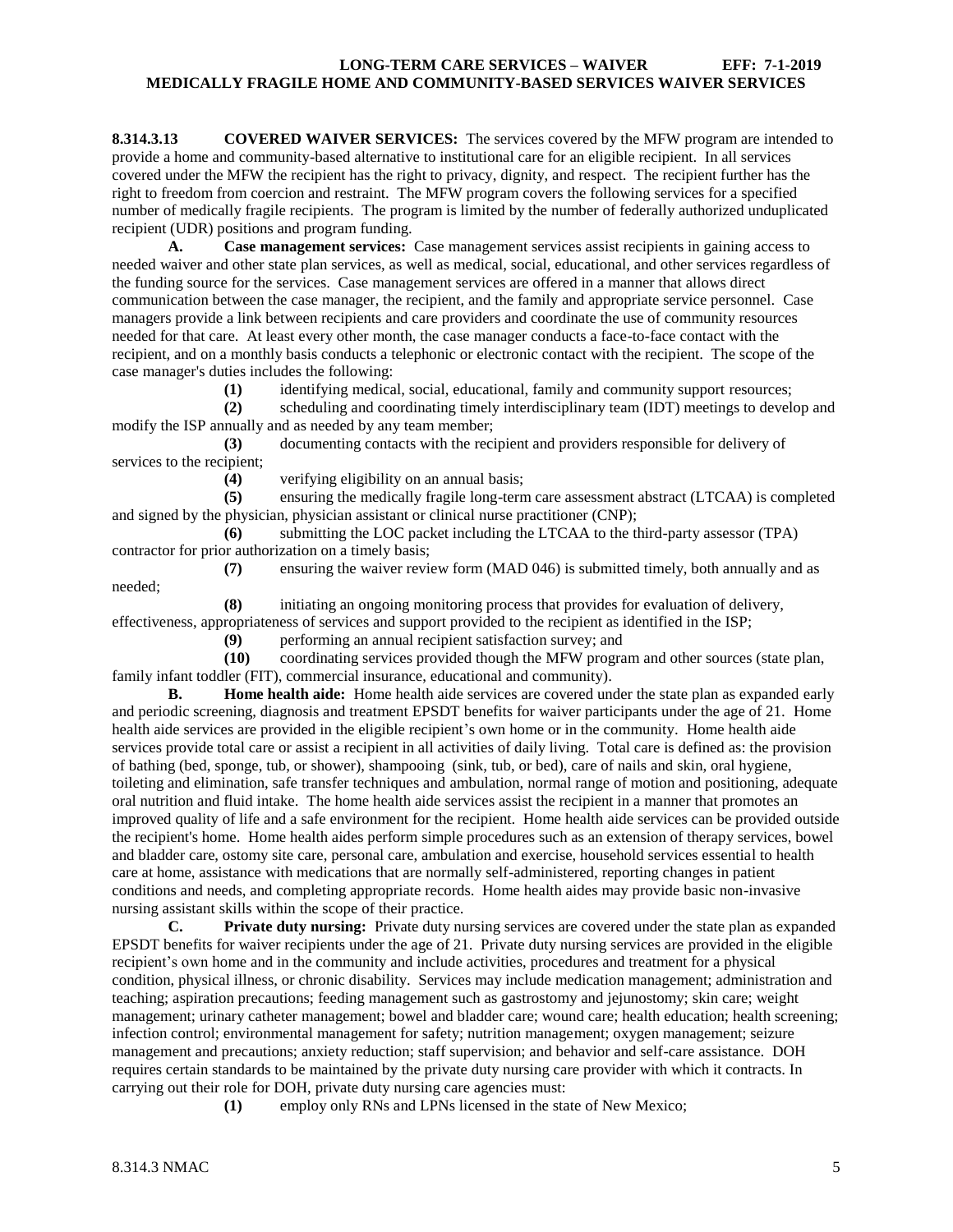**(2)** assure that all nurses delivering services are culturally sensitive to the needs and preferences of the recipients and their families. Based upon the recipient's individual language needs or preferences, nurses may be requested to communicate in a language other than English;

**(3)** inform the case manager immediately of the agency's inability to staff according to the ISP;

**(4)** develop and implement an individual nursing plan in conjunction with the recipient's physician and case manager in a manner that identifies and fulfills the recipient's specific needs;

- **(5)** document all assessments, observations, treatments and nursing interventions;
- **(6)** document and report to the case manager any non-compliance with the ISP; and

**(7)** document any incidence of recipient harm, medication error, or other adverse event in accordance with the New Mexico Nursing Practice Act.

**D. Skilled therapy services for adults:** Skilled therapy services are covered under the state plan as expanded EPSDT benefits for waiver recipients under the age of 21. Adults access therapy services under the state plan for acute and temporary conditions that are expected to improve significantly in a reasonable and generally predictable period of time. Waiver services are provided when the limits of the state plan skilled therapy services are exhausted. The amount, duration, and goals of skilled therapy services must be included in an ISP. A therapy treatment plan must be developed with the initiation of therapy services and updated at least every six months. The therapy treatment plan includes the following: developmental status of the recipient in areas relevant to the service provided; treatment provided, including the frequency and duration; and recommendation for continuing services and documentation of results. Skilled maintenance therapy services specifically include the following:

**(1)** Physical therapy: Physical therapy services promote gross/fine motor skills, facilitate independent functioning or prevent progressive disabilities. Specific services may include: professional assessment(s), evaluation(s) and monitoring for therapeutic purposes; physical therapy treatments and interventions; training regarding physical therapy activities, use of equipment and technologies or any other aspect of the individual's physical therapy services; designing, modifying or monitoring use of related environmental modifications; designing, modifying, and monitoring use of related activities supportive to the ISP goals and objectives; and consulting or collaborating with other service providers or family members, as directed by the recipient.

**(2)** Occupational therapy: Occupational therapy services promote fine motor skills, coordination, sensory integration, or facilitate the use of adaptive equipment or other assistive technology. Specific services may include: teaching of daily living skills; development of perceptual motor skills and sensory integrative functioning; design, fabrication, or modification of assistive technology or adaptive devices; provision of assistive technology services; design, fabrication, or applying selected orthotic or prosthetic devices or selecting adaptive equipment; use of specifically designed crafts and exercise to enhance function; training regarding occupational therapy activities; and consulting or collaborating with other service providers or family members, as directed by the recipient.

**(3)** Speech language therapy: Speech language therapy services preserve abilities for independent function in communication; facilitate oral motor and swallowing function; facilitate use of assistive technology, or prevent progressive disabilities. Specific services may include: identification of communicative or oropharyngeal disorders and delays in the development of communication skills; prevention of communicative or oropharyngeal disorders and delays in the development of communication skills; development of eating or swallowing plans and monitoring their effectiveness; use of specifically designed equipment, tools, and exercises to enhance function; design, fabrication, or modification of assistive technology or adaptive devices; provision of assistive technology services; adaptation of the recipient's environment to meet his/her needs; training regarding speech language therapy activities; and consulting or collaborating with other service providers or family members, as directed by the recipient.

**E. Behavior support consultation services:** This medicaid waiver provides services to assist the medically fragile recipient, his or her parents, family members or primary care givers. Behavior support consultation includes assessment, treatment, evaluation and follow-up services to assist the recipient, parents, family members or primary care givers with the development of coping skills which promote or maintain the recipient in a home environment. Behavior support consultation:

**(1)** informs and guides the recipient's providers with the services and supports as they relate to the recipient's behavior and his/her medically fragile condition;

**(2)** identifies support strategies to ameliorate contributing factors with the intention of enhancing functional capacities, adding to the provider's competency to predict, prevent and respond to interfering behavior and potentially reducing interfering behavior(s);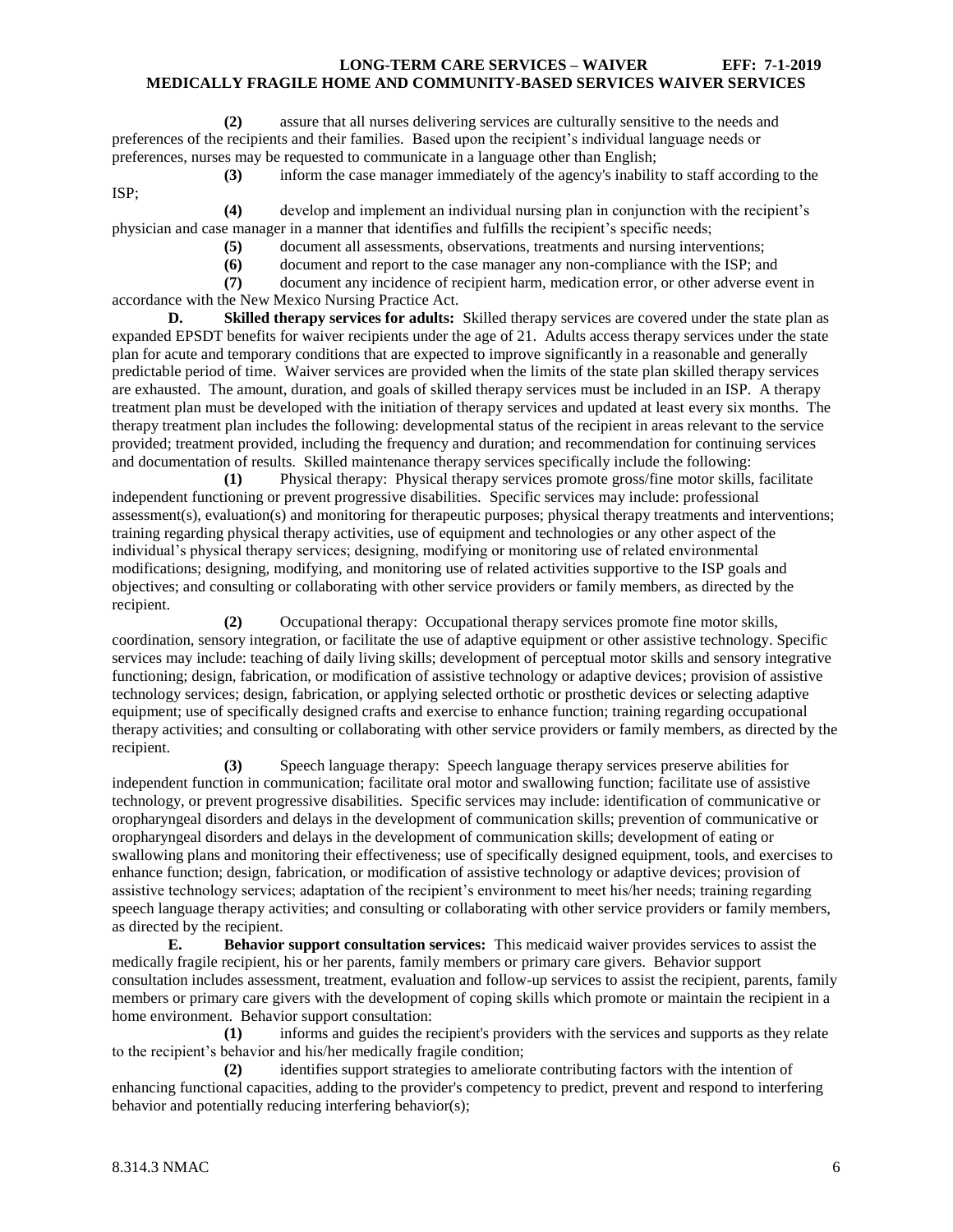**(3)** supports effective implementation based on a functional assessment;

**(4)** collaborates with medical and ancillary therapies to promote coherent and coordinated services addressing behavioral issues and to limit the need for psychotherapeutic medications; and

**(5)** monitors and adapts support strategies based on the response of the recipient and his/her service and support providers. Based on the recipient's ISP, services are delivered in an integrated/natural setting or in a clinical setting.

**F. Respite care services:** The IDT is responsible for determining the need for respite care. Respite services are provided to recipients unable to care for themselves that are furnished on a short-term basis to allow the primary caregiver a limited leave of absence in order to reduce stress, accommodate caregiver illness, or meet a sudden family crisis or emergency. Respite care is provided in the eligible recipient's own home, in a private residence of a respite care provider, or in a specialized foster care home. The recipient or the recipient's authorized representative has the option and gives final approval of where the respite services will be provided. Respite services include: medical and non-medical health care; personal care bathing; showering; skin care; grooming; oral hygiene; bowel and bladder care; catheter and supra-pubic catheter care; preparing or assisting in preparation of meals and eating; as appropriate, administering enteral feedings; providing home management skills; changing linens; making beds; washing dishes; shopping; errands; calls for maintenance; assisting with enhancing self-help skills; promoting use of appropriate interpersonal communication skills and language; working independently without constant supervision/observation; providing body positioning, ambulation and transfer skills; arranging for transportation to medical or therapy services; assisting in arranging health care needs and follow-up as directed by the primary care giver, physician, and case manager; ensuring the health and safety of the recipient at all times. Respite services are limited to 14 days or 336 hours per budget year.

**G. Nutritional counseling:** Nutritional counseling is designed to meet the unique food and nutrition requirements of recipients with medical fragility and developmental disabilities. Examples of recipients who may require nutritional counseling are children or adults with specific illnesses such as failure to thrive, gastroesophageal reflux, dysmotility of the esophagus and stomach etc., or who require specialized formulas, or receive tube feedings or parenteral nutrition. This does not include oral-motor skill development such as that provided by a speech language pathologist. Nutritional counseling services include assessment of the recipient's nutritional needs, regimen development, or revisions of the recipient's nutritional plan, counseling and nutritional intervention and observation and technical assistance related to implementation of the nutritional plan. These services advise and help recipients obtain appropriate nutritional intake by integrating information from the nutritional assessment with information on food, other sources of nutrients, and meal preparation consistent with cultural backgrounds and socioeconomic status. These services can be delivered in the home.

**H. Specialized medical equipment and supplies:** This medicaid waiver provides specialized medical equipment and supplies which include:

**(1)** devices, controls or appliances specified in the plan of care that enable recipients to increase their ability to perform activities of daily living;

**(2)** devices, controls, or appliances that enable the recipient to perceive, control, or communicate with the environment in which they live;

**(3)** items necessary for life support or to address physical conditions along with ancillary supplies and equipment necessary to the proper functioning of such items;

**(4)** such other durable and non-durable medical equipment not available under the state plan that is necessary to address recipient functional limitations; and

**(5)** necessary medical supplies not available under the state plan. Items reimbursed with waiver funds are in addition to any medical equipment and supplies furnished under the state plan and exclude those items that are not of direct medical or remedial benefit to the recipient. The costs of maintenance and upkeep of equipment are included in the cost of equipment and supplies. All items must meet applicable standards of manufacture, design, and installation. Medical equipment and supplies that are furnished by the state plan are not covered under this service. This service does not include nutritional or dietary supplements, disposable diapers, bed pads, or disposable wipes.

**I. Environmental modifications:** Environmental modifications include the purchasing and installing of equipment or making physical adaptions to an eligible recipient's residence that are necessary to ensure the health, welfare and safety of the eligible recipient or enhance his or her access to the home environment and increase his or her ability to act independently.

- **(1)** Adaptations, installations and modifications include:
	- **(a)** heating and cooling adaptations;
	- **(b)** fire safety adaptations;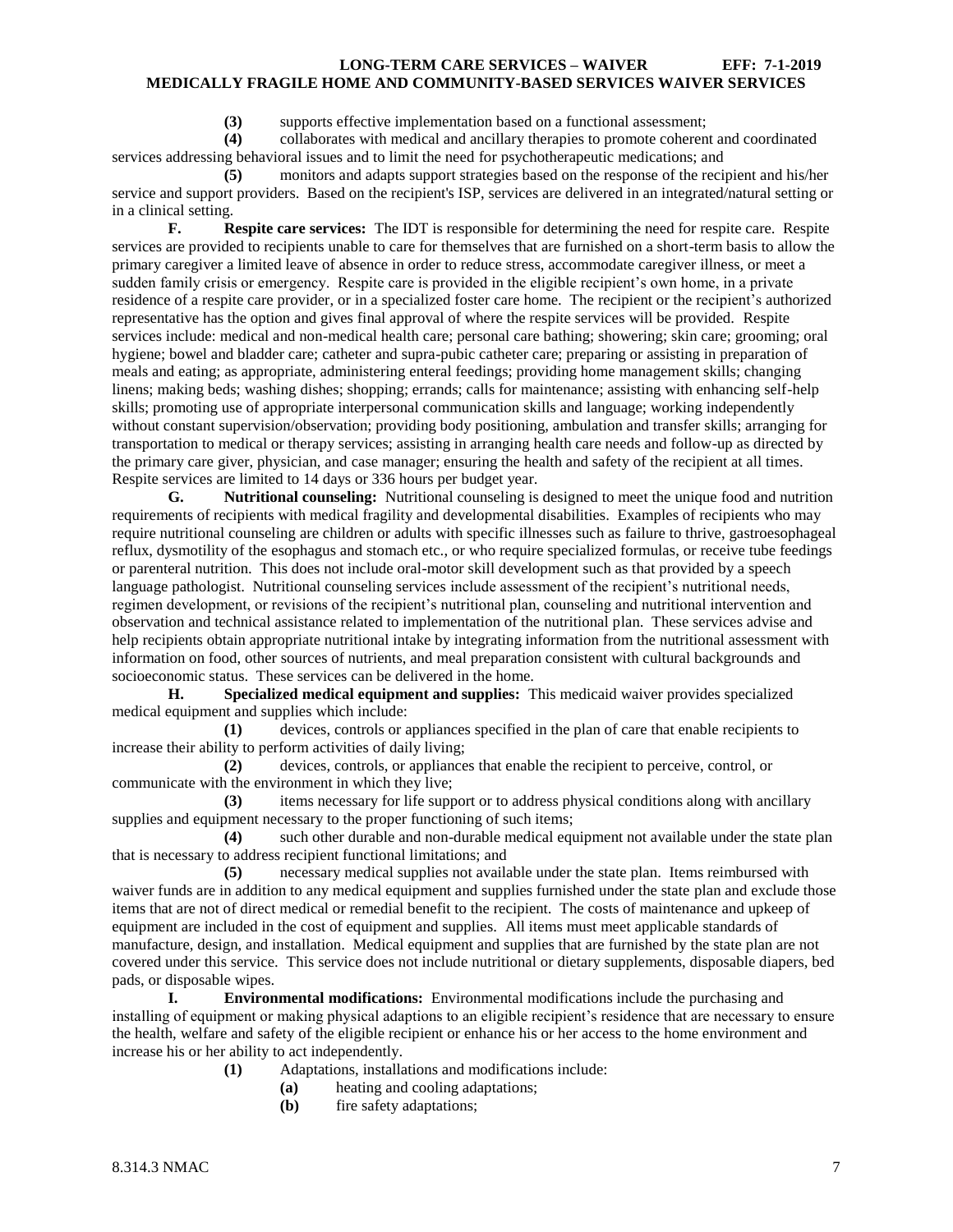- **(c)** turnaround space adaptations;
- **(d)** specialized accessibility, safety adaptations or additions;

**(e)** installation of specialized electric and plumbing systems to accommodate

medical equipment and supplies;

- **(f)** installation of trapeze and mobility tracks for home ceilings;
- **(g)** installation of ramps;
- **(h)** widening of doorways or hallways;

**(i)** modification of bathroom facilities (roll-in showers, sink, bathtub and toilet modification, water faucet controls, floor urinals and bidet adaptations and plumbing);

- **(j)** purchase or installation of air filtering devices;
- **(k)** purchase or installation of lifts or elevators;
- **(l)** purchase and installation of glass substitute for windows and doors;
- **(m)** purchase and installation of modified switches, outlets or environmental controls

for home devices; and

**(n)** purchase and installation of alarm and alert systems or signaling devices.

**(2)** Excluded are those adaptations or improvements to the home that are of general utility and are not of direct medical or remedial benefit to the eligible recipient. Adaptations that add to the total square footage of the home are excluded from this benefit except when necessary to complete an adaptation (e.g., in order to improve entrance/egress to an eligible recipient's residence or to configure a bathroom to accommodate a wheelchair).

**(3)** Environmental modification services must be provided in accordance with applicable federal, state and local building codes.

**(4)** Environmental modification services are limited to \$5,000 every five years. An eligible recipient transferring into the medically fragile program, from another HCBS waiver, will carry his or her history for the previous five years of HCBS reimbursed environmental modifications. [8.314.3.13 NMAC - Rp, 8.314.3.13 NMAC, 3/1/2018 A, 7/1/2019]

<span id="page-8-0"></span>**8.314.3.14 NON-COVERED SERVICES:** Only services listed as covered waiver services are covered under the waiver program. Ancillary services can be available to waiver recipients through the MAP state plan services. These ancillary services are subject to the limitations and coverage restrictions which exist for other MAP services. See Section 8.301.3 NMAC for an overview of non-covered services.

[8.314.3.14 NMAC - Rp, 8 .314.3.14 NMAC, 3/1/2018]

<span id="page-8-1"></span>**8.314.3.15 INDIVIDUALIZED SERVICE PLAN:** The CMS requires a person-centered individualized service plan (ISP) for each individual receiving services through a HCBS waiver program. The ISP is developed annually through an ongoing person-centered planning process.

**A.** The case manager assists the recipient in identifying his/her dreams, goals, preferences and outcomes for service. The case manager obtains information about the recipient's strengths, capacities, needs, preferences, desired outcomes, health status, and risk factors. This information is gained through a review of the LOC assessment; interviews between the case manager and recipient; and the person-centered planning process that takes place between the case manager and recipient to develop the ISP.

**B.** The ISP addresses: activities of daily living assistance needs, health care needs, equipment needs, relationships in the home and community, personal safety and provider responsibilities.

**C.** During the pre-planning process, the case manager provides the recipient with information about the MFW program. The case manager provides information about the range and scope of service choices and options, as well as the rights, risks, and responsibilities associated with the MFW program. The case manager is responsible for completing the CIA and obtaining other medical assessments needed for the ISP; completing the annual LOC redetermination process; and referring the recipient to the New Mexico human services department (HSD) income support division (ISD) for financial eligibility determination annually and as needed.

**D.** The case manager works with the recipient to identify service providers to participate in the IDT meeting. State approved providers are selected from a list provided by the case manager. The recipient sets the date and time of the IDT meeting. The case manager works with the recipient to plan the IDT meeting and encourages him/her to lead the IDT meeting to the extent possible.

**E.** The case manager assists the recipient in ensuring that the ISP addresses the recipient's goals, health, safety and risks along with addressing the information or concerns identified through the assessment process. The case manager writes up the ISP as identified in the IDT meeting. Each provider develops care activities and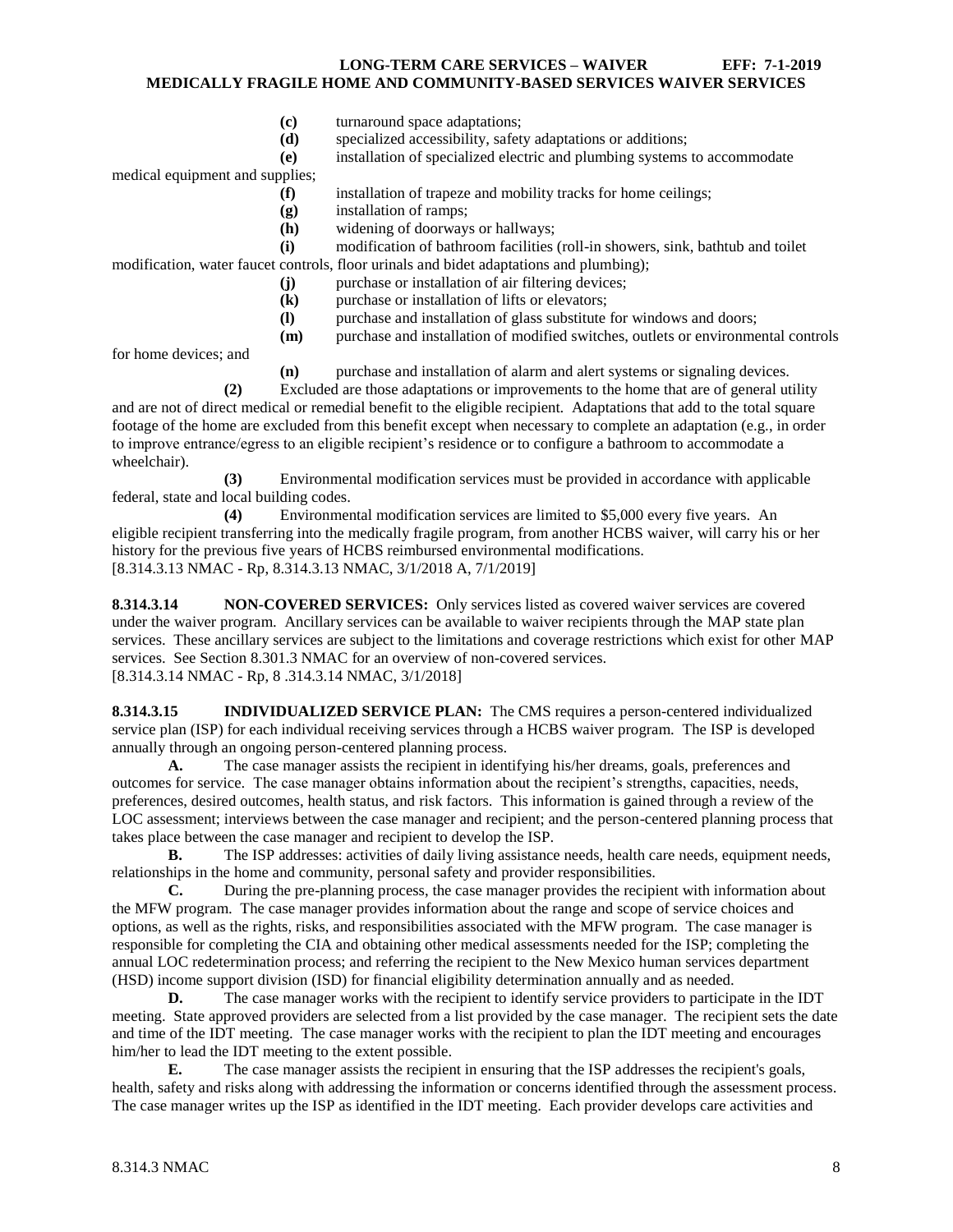strategies for each outcome, goal, and objective identified at the IDT meeting. The case manager assures the ISP budget is within the capped dollar amount (CDA). To ensure continuity of care, additional funding is available for an eligible recipient's ISP budget that exceeds the CDA due to the impact of provider rate increases. Requests for additional funding are submitted by the case manager to the TPA contractor for review. Implementation of the ISP begins when provider service plans have been received by the case manager and recipient, and the plan and budget have been approved by the TPA contractor.

**F.** The case manager ensures for each recipient that:

**(1)** the plan addresses the recipient's needs and personal goals in medical supports needed at home for health and wellness;

**(2)** services selected address the recipient's needs as identified during the assessment process; needs not addressed in the ISP are addressed through resources outside the MF waiver program;

**(3)** the outcomes of the assessment process for assuring health and safety are considered in

the plan;

document;

**(4)** services do not duplicate or supplant those available to the recipient through the medicaid state plan or other public programs;

**(5)** services are not duplicated in more than one service code;

**(6)** the parties responsible for implementing the plan are identified and listed within the

**(7)** the back-up plans are complete; and

**(8)** the ISP is submitted to and reviewed by the TPA contractor in compliance with the MF waiver service standards.

**G.** The ISP is updated if personal goals, needs or life circumstances change that may or may not result in a change of the LOC. Revisions may be requested by the recipient. Each member of the IDT may request an IDT meeting to address changes or challenges. The case manager contacts the recipient to initiate revisions to the budget. The case manager initiates the scheduling of IDT meetings and assures the IDT meeting is in compliance with the MF waiver service standards.

**H.** The case manager is responsible for monitoring the ISP pre-planning and development process. The case management agency conducts internal quality improvement monitoring of service plans. The ISP is monitored monthly via phone, electronically, and face-to-face by the case manager.

**I.** After the initial ISP, the IDT reviews the ISP at least annually or more often as needed, in order to assess progress toward goal achievement and determine any needed revisions in care. [8.314.3.15 NMAC - Rp, 8 .314.3.15 NMAC, 3/1/2018; A, 7/1/2019]

<span id="page-9-0"></span>**8.314.3.16 UTILIZATION REVIEW:** All medicaid services, including services covered under the MFW, are subject to utilization review for medical necessity and program compliance. Reviews can be performed before services are furnished, after services are furnished and before payment is made, or after payment is made. See Section 8.310.2.14 NMAC. Once enrolled, providers receive instructions and documentation forms necessary for prior approval and claims processing.

**A. Prior approval:** To be eligible for MFW program services, recipients must require an ICF/IID LOC and meet the eligibility requirements defined in Subsection B of Section 8.314.3.12 NMAC. LOC determinations are made by MAD or its designee. The ISP must specify the type, amount and duration of services. Certain procedures or services specified in the ISP can require prior approval from MAD or its designee. Services for which prior approval was obtained remain subject to utilization review at any point in the payment process.

**B. Eligibility determination:** Prior approval of services does not guarantee that individuals are eligible for MAP. Providers must verify that individuals are eligible for MAP at the time services are furnished and determine if recipients have other health insurance.

**C. Reconsideration:** Providers who disagree with prior approval request denials or other review decisions can request a re-review and reconsideration. See Section 8.350.2 NMAC. [8.314.3.16 NMAC - Rp, 8 .314.3.16 NMAC, 3/1/2018]

<span id="page-9-1"></span>**8.314.3.17 REIMBURSEMENT:** Waiver service providers must submit claims for reimbursement to MAD's fiscal contractor for processing. Claims must be filed per the billing instructions in the medicaid policy manual. Providers must follow all medicaid billing instructions. See Section 8.302.2 NMAC. Once enrolled, providers receive instructions on documentation, billing, and claims processing. Reimbursement to providers of medicaid waiver services is made at a predetermined reimbursement rate. [8.314.3.17 NMAC - Rp, 8 .314.3.17 NMAC, 3/1/2018]